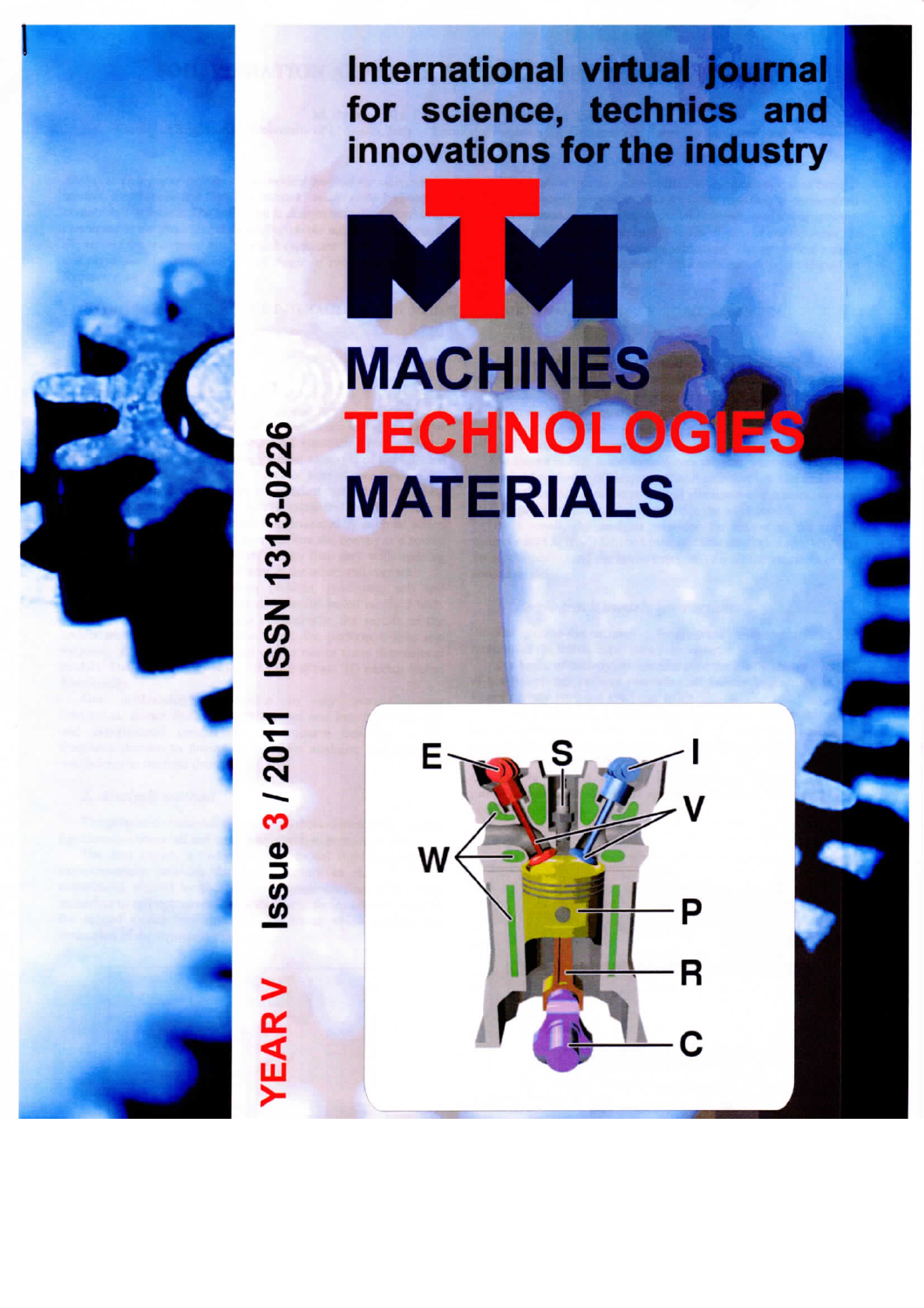# **SOIL VIBRATION ANALISYS DUE TO THE RAIL BOGIE MOTION**

M. Bruner<sup>2</sup>, M. F. Crisi<sup>1</sup>, G. D'Ovidio<sup>1</sup>, G. Valente<sup>1</sup>

Faculty of Engineering, University of L'Aquila, Italy <sup>1</sup> – Faculty of Engineering, University of Rome "la Sapienza", Italy <sup>2</sup>

*Abstract: This paper presents a numerical method for analyzing dynamic soil-vibration due to rail transit. The methodology uses two 3D models; the first one is a "rail bogie-track" model rigid body based, which instantaneously provides the loads in the rail-sleeper connections created by the transit. The rail beam is discretized into a number of rigid bodies connected each other by beam elements, and linear springs, connected to the ground and depending on the mechanical characteristics of underground structures and soil. The strengths are the input for the second finite element model which evaluates "soil-structure" interaction to determinate the structural vibrations. The numerical results are performed by modelling a rail bogie of real convoy that transits on section track. The dynamic characterization is developed in frequency and time domains.* 

**Keywords**: SOIL-STRUCTURE INTERACTION, RAIL MODEL, DINAMIC ANALISYS, FORCE, LOAD, STRENGTH.

### *1. Introduction*

The vibration caused by the rail traffic represents a significant form of pollution, often resulting in damage to buildings and monuments [3]. The prevention of damage from vibrations and/or earthquakes damage requires a technical approach which becomes more complex with the increasing cultural value [4] of the affected buildings and monuments and the expected time of conservation.

For these reasons we propose a numerical method for modeling the components of rail track strictly connected to the dynamic analysis of the soil-structure interaction produced by external action due to the transit of trains. It is assumed that the convoy is a source of moldable noise, within known ranges that vary with running conditions, loads and amount of wear in the wheel-rail contact.

We analyze the full system (vehicle, guideway, soil and structure) by using two different code model based on rigid body and finite element (FE) analysis respectively; the results of the former are used as input for the latter. We perform a time and frequency domain analysis, based on the use of three dimensional models. The methodology entails the use of two, 3D models linked functionally.

Our methodology, applicable to any ground-building interaction, allows dynamic identification and hence a numerical and experimental comparison of structural behavior in the frequency domain to determine elasticity modules, and damping coefficients in the time domain.

### *2. Analysis method*

The proposed methodology uses two three-dimensional models functionally connected and comparable with experimental data.

The first model, a "wagons-track" model rigid body based, instantaneously provides the forces history in the rail-sleeper connections created by the transit of wagons/trains, which vary according to rail operational features. These forces are the input for the second model "soil-structure" FE based which perform the evaluation of the structural vibrations.



*Fig. 1 Mesh of the S1002 wheel and UNI60 rail and exchanged forces* 

Our method is based on the multi-body dynamic analysis of the wagons-track model instantaneously provides at rail-sleeper connections the four force components ( $\,\xi P, \eta P, \zeta P, \xi M$ ) due to the transit of a given convoy traveling along a rail section. In particular, the moment EM transmitted between rail and sleeper is twisting for rail and bending for sleeper.

As shown in Fig. 1, the same forces are then transferred into the corresponding nodes of sleepers of "soil-structure" model and act as input for the analysis of the structural vibrations of the constructions (buildings, monuments, etc.) included in the same model.

As a result, the analysis provides the values of the spatial components  $(X, Y, Z)$  for the kinematic characteristics  $s(t)$ ,  $v(t)$ ,  $a(t)$ for all the nodes, and the tensors  $\varepsilon(t)$ ,  $\sigma(t)$  for all the elements of the second model.

### *3. Bogie-track models interaction*

The three-dimensional "bogie-track" model faithfully reproduces the following system components:

a) a bogie of convoy; as specific case the Fig. 2 shows a model of a conventional railway two wheelset bolster bogie used in the Roma's Metro between 1985 and 1990;

b) the track (with UNI60 rail) connected to wooden sleepers, laid at a distance of 70 cm, (see Fig. 4). Also this type is modeled according the track characteristics of Roma's Metro [1].

The dynamic interaction between the aforementioned components can be used to instantaneously analyze dynamic interaction between the wheel and the track under varying types of operative conditions.



*Fig. 2 Conventional bogie model.*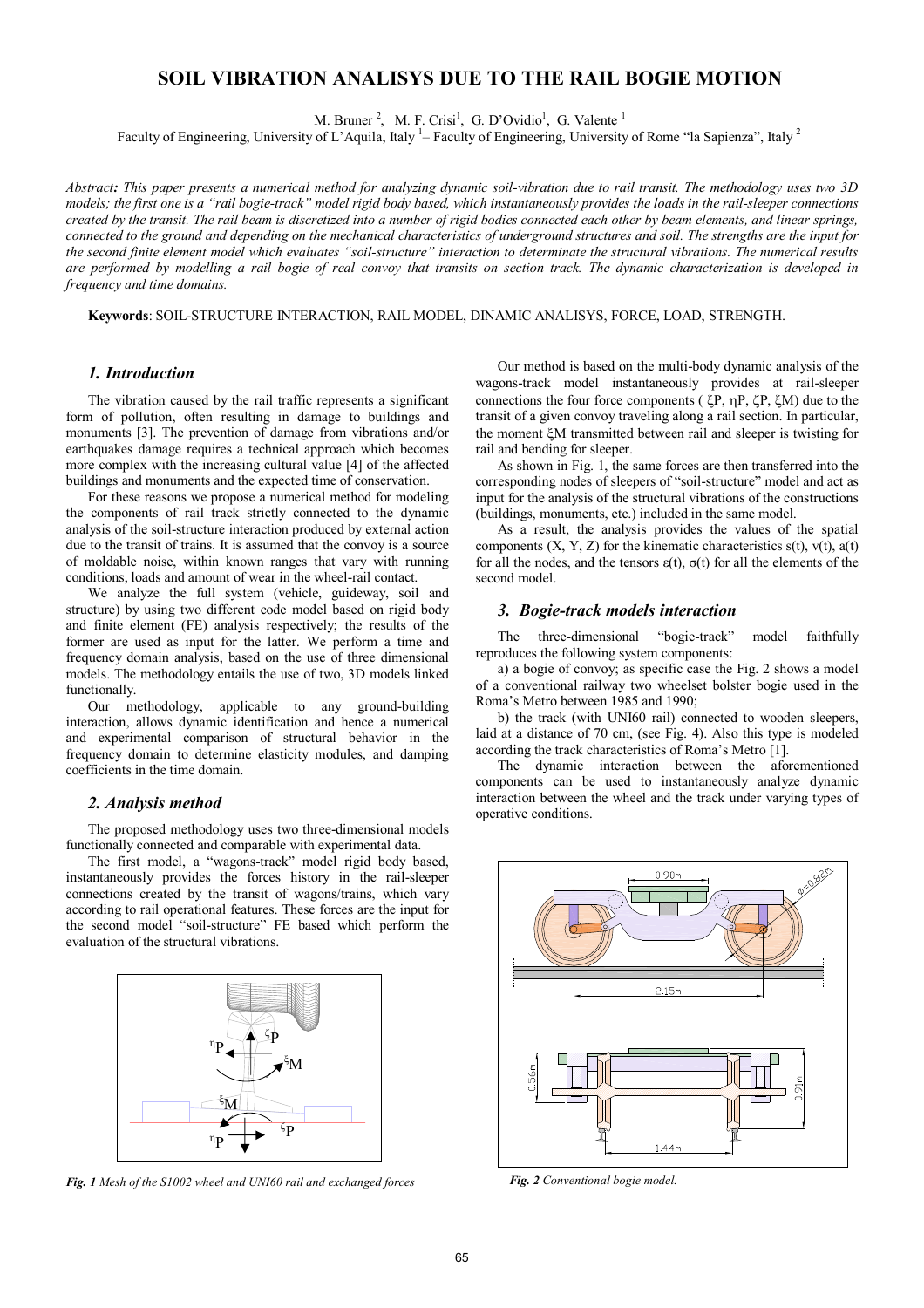The parts and loads of the modeled bogie are listed in tab. 1; the mechanical characteristics of suspension are shown in tab. 2.

In the second 3D model, all the involved stiffnesses are taken into account, the ones of the rails, sleepers, ballast, soil and structure.

*Table 1: Bogie parts and vertical loads*

| Parts              | n.             | [kN]<br>Ρ     | $n \cdot P$ [kN] |
|--------------------|----------------|---------------|------------------|
| Axle               | 4              | 12.87         | 51.48            |
| Fifth wheel        | 2              | 4.84          | 9.68             |
| Frame              | 2              | 5.0           | 10.0             |
| Engine             | $\overline{c}$ | $9.60 + 4.90$ | 29.0             |
| Ratio axle box     | 4              | 22.0          | 88.0             |
| Actuating arm      | 4              | 0.25          | 1.0              |
| Axle box           | 8              | 0.50          | 4.0              |
| Main shaft         | 4              | $0.30 + 0.73$ | 4.12             |
| Cardanic semishaft |                | $0.19 + 0.21$ | 1.60             |

*Table 2: Mechanical properties of suspension.*

| Suspensions:<br>primary | <b>Stiffness K</b><br>[N/m] | Damping<br>$C$ [N/(m sec)] | Allowed displ.<br>[mm] |
|-------------------------|-----------------------------|----------------------------|------------------------|
| X                       | $3.36 \times 10^5$          | $1.7 \times 10^{4}$        | ±20                    |
|                         | $3.36 \times 10^5$          | $1.7 \times 10^{4}$        | ±20                    |
| Z                       | $7.47 \times 10^5$          | $3.0 \times 10^{4}$        | $+40$                  |
| secondary               |                             |                            |                        |
| X                       | $2.25 \times 10^5$          | $2.33 \times 10^{4}$       | ±22                    |
|                         | $2.25 \times 10^5$          | $2.33 \times 10^{4}$       | $+22$                  |
| z                       | $3.10 \times 10^{5}$        | $0.635 \times 10^{4}$      | $-45/+40$              |

## *4. Beam elements*

With reference to the rail track we propose a numerical method for modelling its components strictly connected to already proposed approach focused to the dynamic analysis of the soil-structure interaction produced by external action due to the transit of trains

For each beam element, greater than two for each sleepers span, the local system is defined as follows:

1) the origin O is coincident with the extremity I;

2) the  $\xi$  axis starts from I and goes to J;

3) the other two axes  $(\eta, \zeta)$  start from O and are principal of inertia for the cross section.

For a generic beam element, and are referring to a local system  $(\xi, \eta, \zeta)$ , there are:

n. 6 strengths in I ( $\xi F_I$ ,  $\eta F_I$ ,  $\zeta F_I$ ,  $\xi M_I$ ,  $\eta M_I$ ,  $\zeta M_I$ ), and n. 6 strengths in J of the beam element D=IJ, as Fig. 3 shows;

n. 6 displacement components in Ι (ξδi, ηδi, ζδi, ξφi, ηφi, ζφi), and n. 6 displacement components in J.



*Fig. 3 Strengths on beam element in the local system*  $(\xi, \eta, \zeta)$ *.* 

The first model arrives to the rail, and its interaction with the second one is taken into account by means of springs in the connection between rail and sleepers.

The stiffness matrix links linearly the loads in the node J and the relative displacements between the nodes I and J of the beam element D=IJ, in the local system  $(\xi, \eta, \zeta)$ :

- a)  $\xi F_I$ ,  $\eta F_I$ , and  $\zeta F_I$  are the translational strength components;
- b)  $\xi \delta_I$ ,  $\eta \delta_I$ , and  $\zeta \delta_I$  are the translational displacements of the I node with respect to the J node;
- c)  $\xi M_I$ ,  $\eta M_I$ , and  $\zeta M_I$  are the bending and twisting strengths;
- d)  $\xi \varphi_I$ ,  $\eta \varphi_I$ , and  $\zeta \varphi_I$  are the relative rotational displacements of the I node with respect to the J node;

Note that the matrix K*ij*, is symmetric, ( K*ij*=K*ji*). The code defines each K*ij* according to the following eight relationships:

| $K_{11}$ = E A / L                                                   | (4.1) |
|----------------------------------------------------------------------|-------|
| $K_{22}$ = 12 E I <sub>C</sub> /[L <sup>3</sup> (1+P <sub>n</sub> )] | (4.2) |
| $K_{26}$ = -6 E I <sub>n</sub> /[L <sup>2</sup> (1+P <sub>n</sub> )] | (4.3) |
| $K_{33} = 12$ E I <sub>n</sub> /[L <sup>3</sup> (1+P <sub>C</sub> )] | (4.4) |
| $K_{35} = 6$ E I <sub>n</sub> /[L <sup>2</sup> (1+P <sub>C</sub> )]  | (4.5) |
| $K_{44} = G K_{F} / L$                                               | (4.6) |
| $K_{55} = (4 + P_{c}) E I_{n} / [L (1 + P_{c})]$                     | (4.7) |
| $K_{66} = (4+P_{n}) E I_{\zeta} / [L (1+P_{n})]$                     | (4.8) |

Where:

- $E = Young's$  modulus of the material;
- $A = \text{area of the beam cross section};$
- $L =$  length of the beam along the  $\zeta$ -axis;
- $I_n$ ,  $I_n$  inertia moments of the cross section;
- $K_{\xi}$  torsional constant of the cross section;
- $P_{\eta} = 12 \text{ E I}_{\zeta} \chi_{\eta} / (G \text{ A L}^2);$
- $P_{\zeta} = 12 \text{ E I}_{\eta} \chi_{\zeta} / (G \text{ A L}^2);$
- $\chi_{\eta}$  = Timoshenko shear factor in the  $\eta$  direction [2];
- $\chi_{\zeta}$  = Timoshenko shear factor in the  $\zeta$  direction [2].

### *5. Dynamic interaction*

For each crossing joint between rail and sleepers, an elastic linear constraint is introduced in three directions ( $\xi$ ,  $\eta$ ,  $\zeta$ ); the constant coefficients are derived from the analysis of the first model, and are calculated as the ratio between applied forces and the corresponding displacements.

The above four concentrated force components are applied on the sleepers at the connections joint with the rail; the corresponding four displacement components are obtained by the FE analysis. The linear stiffness coefficients are obtained by the four corresponding ratios between forces and displacements.

Consequently, in correspondence of each connection between sleepers and rail of the first model, the four springs values are introduced.

The evaluation of springs constants of rail model are obtained by numerical analysis performed by using the 3D FE model that faithfully reproduces the study area with structure (buildings, monuments etc), rail track (sleepers, ballast, etc) and soil stratification with different Young module values

The springs stiffnesses are evaluated by numerical analysis alone, it is performed on the second 3D FE soil-structure model [6, 7, 8, 9, 10, 11]. It faithfully must reproduce the study area with structure (buildings, monuments etc), rail track (sleepers, ballast, etc) and soil stratification with different Young modulus values.

These four spring values are consequently introduced in correspondence of each crossing joint between rail and sleeper, referring to the local system  $(\xi, \eta, \zeta)$ .

The displacements  $\delta_X$ ,  $\delta_Y$ ,  $\delta_Z$ ,  $\varphi_X$  are obtained by applying concentrated forces  $P_X$ ,  $P_Y$ ,  $P_Z$ ,  $M_X$  on the crossing joints between sleepers and rail, in the absolute referring system XYZ, as in Figure 4. The linear stiffness coefficients are obtained by the following ratios:

| $k_{XX} = P_X / \delta_X$ | (5.1) |
|---------------------------|-------|
|                           |       |

| $k_{YY} = P_Y/\delta_Y$ | (5.2) |
|-------------------------|-------|
| $k_{ZZ} = P_Z/\delta_Z$ | (5.3) |

 $k_{\text{oX}} = M_X / \varphi_X$  (5.4)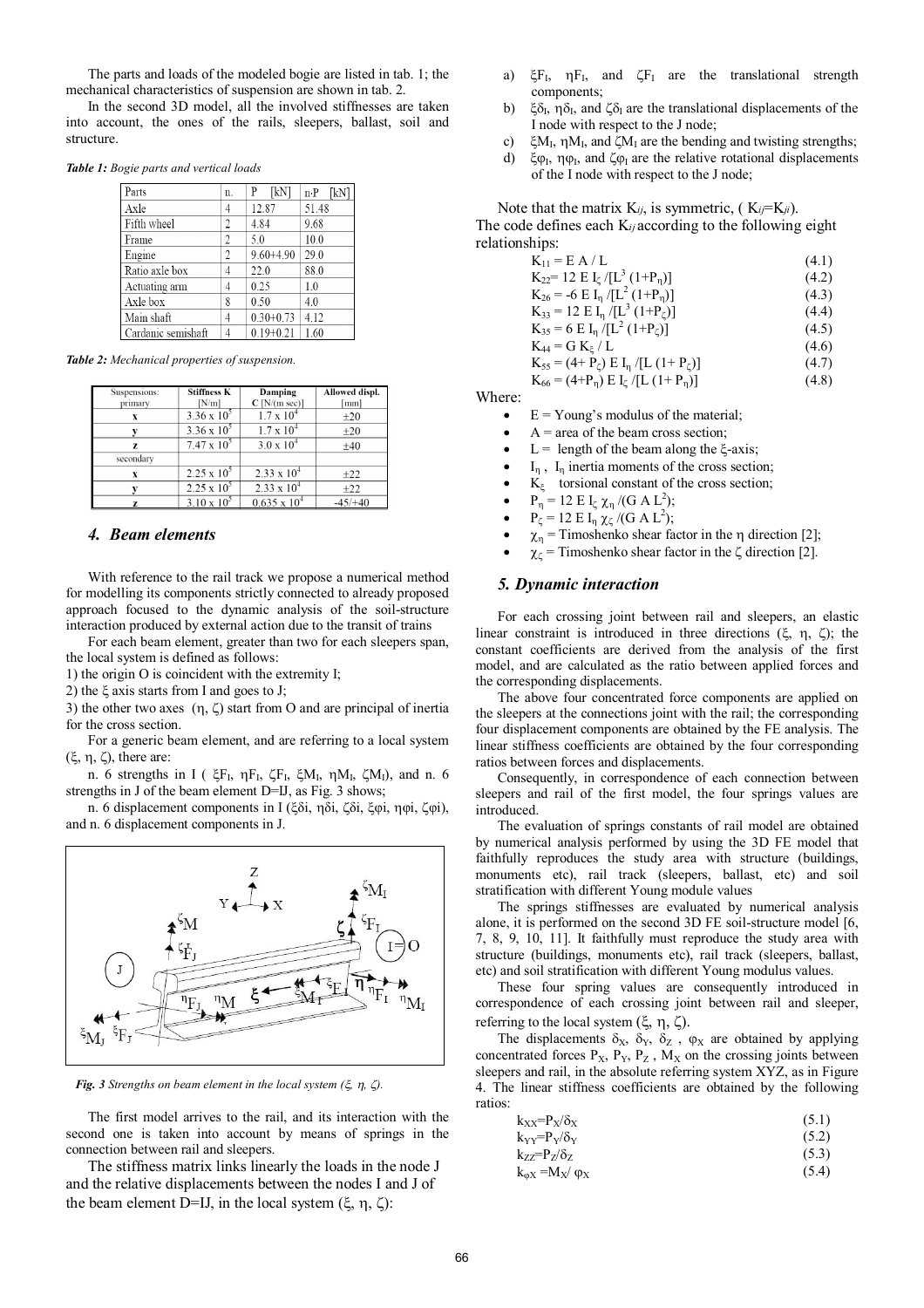

*Fig. 4 Section in the station, load PZ and its displacement dz* 

Our method is based on the dynamic analysis of the soilstructure interaction produced by external action, in this case, the transit of bogie. It is assumed that the bogie transit is a source of moldable noise, within known ranges that vary with running conditions, loads and amount of wear in the wheel-rail contact.

The interaction with the second model is analyzed using a first model that reproduced the technical and performance characteristics of the wheel and the track laid on wooden sleepers, at a distance of 70 cm. The sleepers are modelled as wood made, with dimensions 2.60 x 0.24 x 0.14 m, the rail-sleeper connections are shown in the figures 1. In the study case above mentioned, the spring constants under the rails are defined as:

| • $k_{xx} = 1.4e+6 kg/cm$           | (5.5) |
|-------------------------------------|-------|
| • $k_{yy} = 0.8e + 6 \text{ kg/cm}$ | (5.6) |
| • $k_{77} = 0.7e+6$ kg/cm           | (5.7) |



*Fig. 5 Elastic deformations of the beam and its supports.* 

Fig. 5 shows the elastic supports and beam deformations due to a generic concentrated load.

### *6. Dynamic analysis results*

The multi-body dynamic analysis of the bogie-track model instantaneously provides the four components of forces  $[\xi P(t)]$ ,  $\eta P(t)$ ,  $\zeta P(t)$ ,  $\zeta M(t)$ ] from the transit of wagon traveling along a given stretch of rail, in relation to the load and running; the transit of the four wheels is shown in Fig. 6;



*Fig 6. Typical Force*  $\mathcal{L}P(t)$  *in the connection rail-sleeper,*  $\mathcal{L}P /_{MAX} =$ *4057 kN.* 

These forces are extracted for the nodes situated at the (i-th) rail-sleeper connections  $(i=1, \ldots, n)$ .

The same forces [ $\xi P(t)$ ,  $\eta P(t)$ ,  $\zeta P(t)$ ,  $\xi M(t)$ ], changed in sign, are then transferred into the corresponding nodes of the "soilstructure" model and act as input for the analysis of its structural vibrations.



*Fig. 7 Comparison of bending moments: a) real, continuous line; b) code model, dotted line.* 







*Fig. 9 Reaction force components on beam spring Vs. time* 

*Fig. 10 Vertical* r*eaction force components on 3 beam springs Vs. time* 

As a result, the analysis provides the values of the spatial components  $(X, Y, Z)$  for the movement characteristics  $s(t)$ ,  $v(t)$ , *a(t)* for all the nodes, and the tensors  $ε(t)$ ,  $σ(t)$  for all the elements for both models.

Fig. 7 shows the comparison for bending moment diagrams between the results obtained from real case (continuous line) and